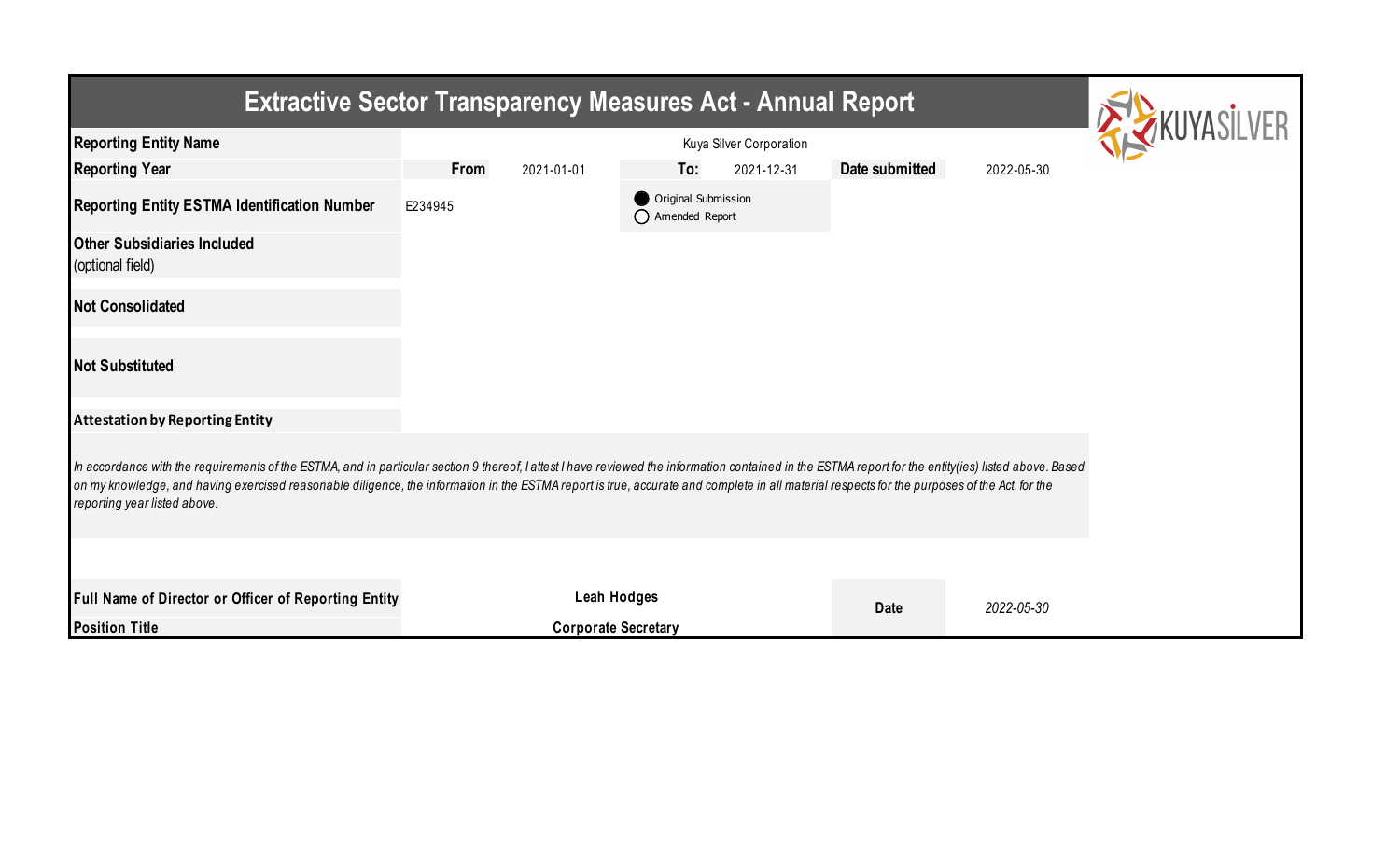| <b>Extractive Sector Transparency Measures Act - Annual Report</b>                                                                                                               |                                                                                                                                                                                                                                |                                                                                 |                                           |            |      |                                |                |                  |                                               |                                      |                     |  |
|----------------------------------------------------------------------------------------------------------------------------------------------------------------------------------|--------------------------------------------------------------------------------------------------------------------------------------------------------------------------------------------------------------------------------|---------------------------------------------------------------------------------|-------------------------------------------|------------|------|--------------------------------|----------------|------------------|-----------------------------------------------|--------------------------------------|---------------------|--|
| <b>Reporting Year</b><br><b>Reporting Entity Name</b><br><b>Reporting Entity ESTMA</b><br><b>Identification Number</b><br><b>Subsidiary Reporting Entities (if</b><br>necessary) | From:                                                                                                                                                                                                                          | 2021-01-01                                                                      | To:<br>Kuya Silver Corporation<br>E234945 | 2021-12-31 |      | <b>Currency of the Report</b>  | <b>USD</b>     |                  |                                               |                                      |                     |  |
|                                                                                                                                                                                  | <b>Payments by Payee</b>                                                                                                                                                                                                       |                                                                                 |                                           |            |      |                                |                |                  |                                               |                                      |                     |  |
| Country                                                                                                                                                                          | Payee Name <sup>1</sup>                                                                                                                                                                                                        | Departments, Agency, etc<br>within Payee that Received<br>Payments <sup>2</sup> | <b>Taxes</b>                              | Royalties  | Fees | <b>Production Entitlements</b> | <b>Bonuses</b> | <b>Dividends</b> | Infrastructure<br><b>Improvement Payments</b> | <b>Total Amount paid to</b><br>Payee | Notes <sup>34</sup> |  |
| Peru                                                                                                                                                                             | Government of Peru                                                                                                                                                                                                             | National Water Authority                                                        |                                           | 4,420.00   |      |                                |                |                  |                                               | 4,420.00                             |                     |  |
| Peru                                                                                                                                                                             | Government of Peru                                                                                                                                                                                                             | Geological, Mining, and<br>Metallurgical Institute                              |                                           | 591,652.00 |      |                                |                |                  |                                               | 591,652.00                           |                     |  |
| Peru                                                                                                                                                                             | Governmnent of Peru                                                                                                                                                                                                            | National Superintendency of Tax<br>Administration - SUNAT                       | 228,124.00                                |            |      |                                |                |                  |                                               | 228,124.00                           |                     |  |
| Peru                                                                                                                                                                             | Municipal District of Miraflores                                                                                                                                                                                               |                                                                                 | 637.00                                    |            |      |                                |                |                  |                                               | 637.00                               |                     |  |
|                                                                                                                                                                                  |                                                                                                                                                                                                                                |                                                                                 |                                           |            |      |                                |                |                  |                                               |                                      |                     |  |
|                                                                                                                                                                                  |                                                                                                                                                                                                                                |                                                                                 |                                           |            |      |                                |                |                  |                                               |                                      |                     |  |
|                                                                                                                                                                                  |                                                                                                                                                                                                                                |                                                                                 |                                           |            |      |                                |                |                  |                                               |                                      |                     |  |
|                                                                                                                                                                                  |                                                                                                                                                                                                                                |                                                                                 |                                           |            |      |                                |                |                  |                                               |                                      |                     |  |
|                                                                                                                                                                                  |                                                                                                                                                                                                                                |                                                                                 |                                           |            |      |                                |                |                  |                                               |                                      |                     |  |
|                                                                                                                                                                                  |                                                                                                                                                                                                                                |                                                                                 |                                           |            |      |                                |                |                  |                                               |                                      |                     |  |
|                                                                                                                                                                                  |                                                                                                                                                                                                                                |                                                                                 |                                           |            |      |                                |                |                  |                                               |                                      |                     |  |
|                                                                                                                                                                                  |                                                                                                                                                                                                                                |                                                                                 |                                           |            |      |                                |                |                  |                                               |                                      |                     |  |
|                                                                                                                                                                                  |                                                                                                                                                                                                                                |                                                                                 |                                           |            |      |                                |                |                  |                                               |                                      |                     |  |
|                                                                                                                                                                                  |                                                                                                                                                                                                                                |                                                                                 |                                           |            |      |                                |                |                  |                                               |                                      |                     |  |
|                                                                                                                                                                                  |                                                                                                                                                                                                                                |                                                                                 |                                           |            |      |                                |                |                  |                                               |                                      |                     |  |
|                                                                                                                                                                                  |                                                                                                                                                                                                                                |                                                                                 |                                           |            |      |                                |                |                  |                                               |                                      |                     |  |
|                                                                                                                                                                                  |                                                                                                                                                                                                                                |                                                                                 |                                           |            |      |                                |                |                  |                                               |                                      |                     |  |
|                                                                                                                                                                                  |                                                                                                                                                                                                                                |                                                                                 |                                           |            |      |                                |                |                  |                                               |                                      |                     |  |
|                                                                                                                                                                                  |                                                                                                                                                                                                                                |                                                                                 |                                           |            |      |                                |                |                  |                                               |                                      |                     |  |
|                                                                                                                                                                                  |                                                                                                                                                                                                                                |                                                                                 |                                           |            |      |                                |                |                  |                                               |                                      |                     |  |
|                                                                                                                                                                                  |                                                                                                                                                                                                                                |                                                                                 |                                           |            |      |                                |                |                  |                                               |                                      |                     |  |
|                                                                                                                                                                                  |                                                                                                                                                                                                                                |                                                                                 |                                           |            |      |                                |                |                  |                                               |                                      |                     |  |
| <b>Additional Notes:</b>                                                                                                                                                         | Payments were made throughout year and while some of the payments that were made in United States Dollars ("USD"), the majority were paid in Peruvian Soles ("PEN") and were translated using the exchange rate existing at th |                                                                                 |                                           |            |      |                                |                |                  |                                               |                                      |                     |  |